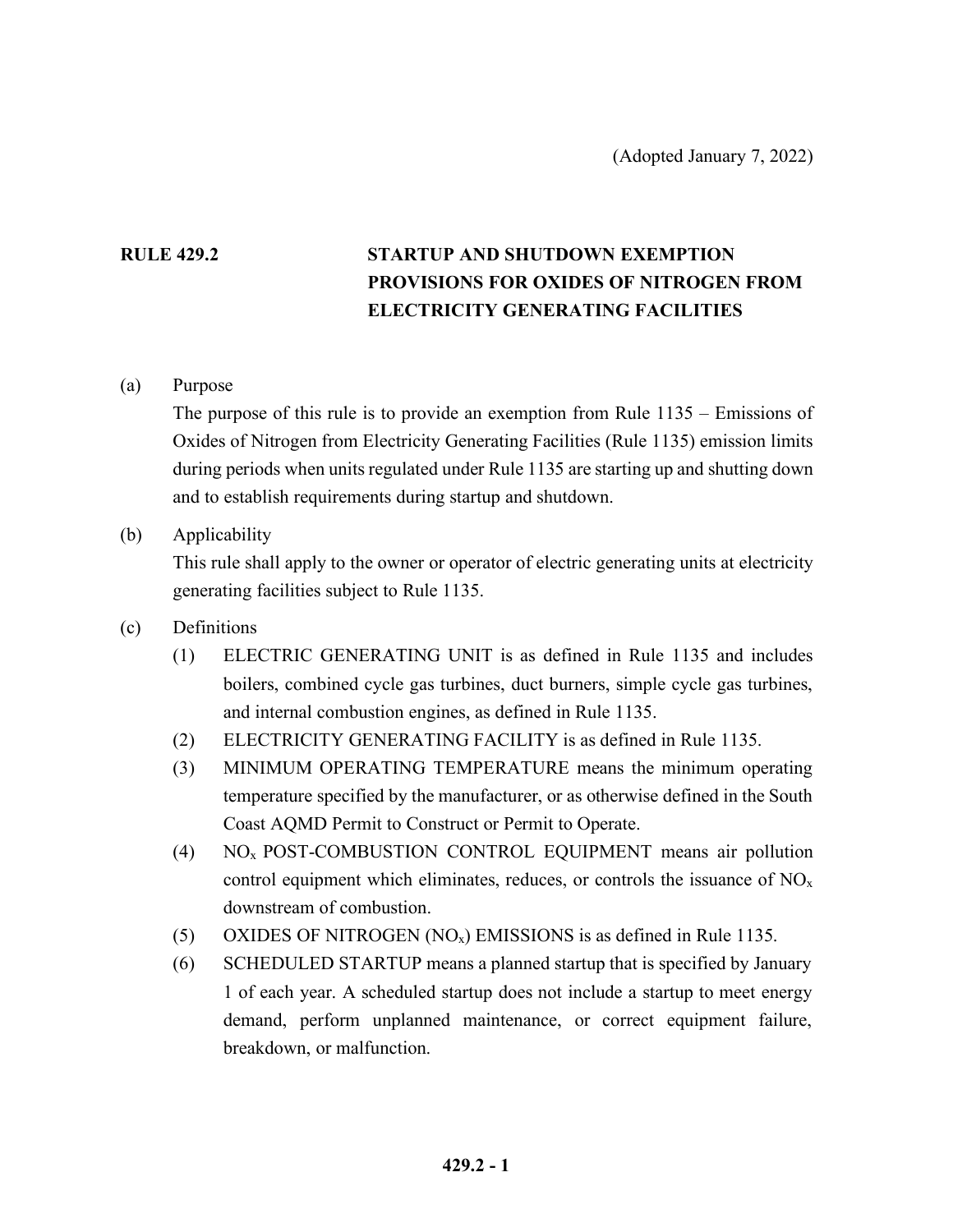- (c) (7) SHUTDOWN means the time period that begins when an electric generating unit begins reducing load in advance of terminating fuel flow and ends in a period of zero fuel flow. For dual fuel electric generating units, a shutdown does not include the time period when the unit transitions from one fuel to another.
	- (8) STABLE CONDITIONS means that the fuel flow to an electric generating unit is consistent and allows for normal operations.
	- (9) STARTUP means the time period beginning when an electric generating unit begins combusting fuel after a period of zero fuel flow.
- (d) Requirements
	- (1) An owner or operator of an electric generating unit is not subject to the Rule 1135 paragraphs (d)(1) and (d)(3) emission limits during startup and shutdown for the time duration allowed pursuant to paragraph  $(d)(2)$ .
	- (2) On and after January 1, 2024, an owner or operator of an electric generating unit installed prior to January 7, 2022 shall limit the duration of startups and shutdowns to the times specified in Table 1: Startup and Shutdown Duration Limits for Electric Generating Units Installed Prior to January 7, 2022 or the times specified in the Permit to Construct or Permit to Operate, whichever is more stringent.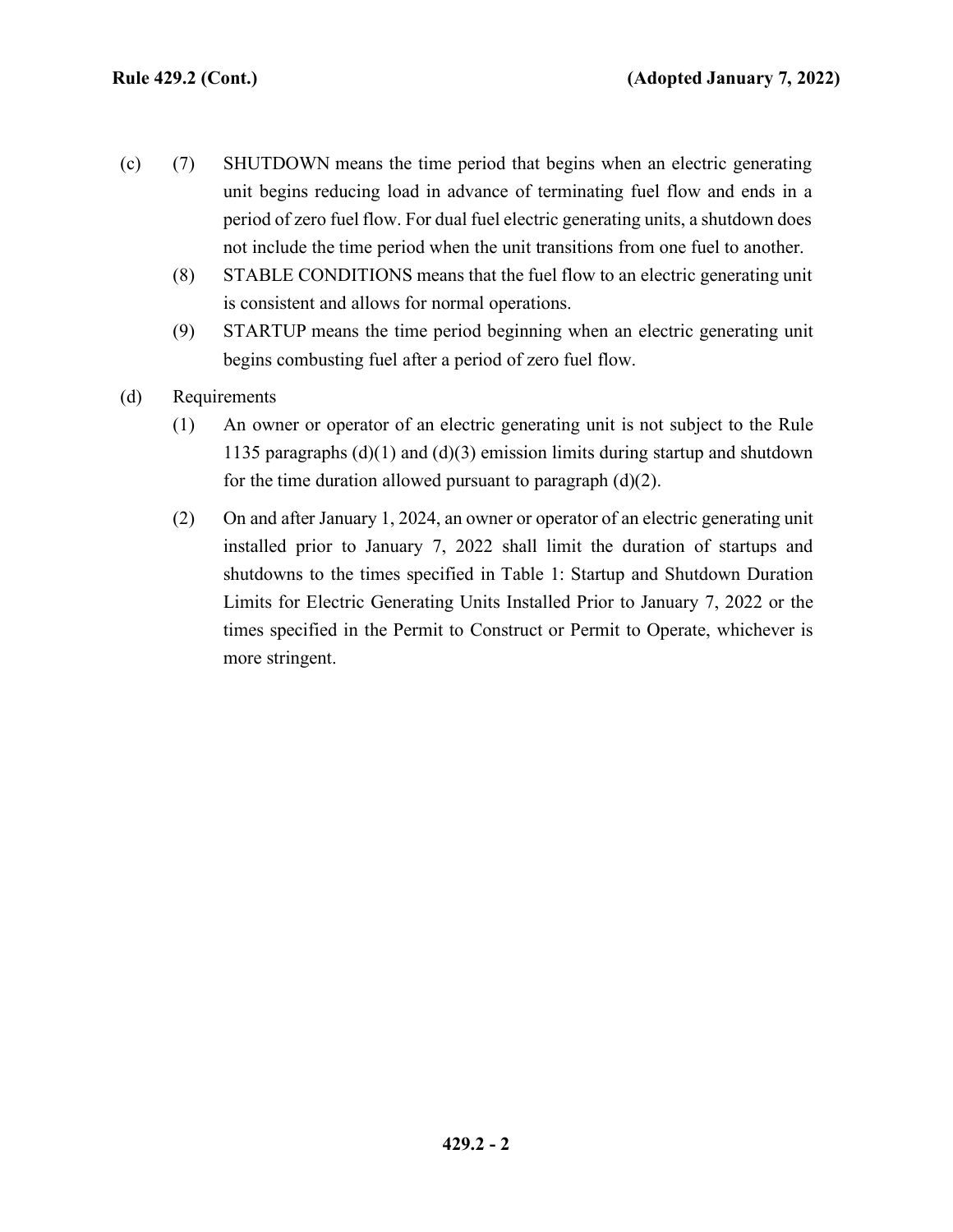| <b>Equipment Type</b>                                              | <b>Time Allowance</b> |                 |
|--------------------------------------------------------------------|-----------------------|-----------------|
|                                                                    | <b>Startup</b>        | <b>Shutdown</b> |
| <b>Boiler</b>                                                      | 20 hours              | 12 hours        |
| <b>Combined Cycle Gas</b><br>Turbine and Associated<br>Duct Burner | 6 hours               | 2 hours         |
| Simple Cycle Gas Turbine                                           | 1 hour                | 45 minutes      |
| Diesel Internal Combustion<br>Engines                              | 1 hour                | 30 minutes      |

## **Table 1: Startup and Shutdown Duration Limits for Electric Generating Units Installed Prior to January 7, 2022**

(d) (3) An owner or operator of an electric generating unit installed on or after January 7, 2022 shall limit the duration of startups and shutdowns to the times specified in Table 2: Startup and Shutdown Duration Limits for Electric Generating Units Installed On or After January 7, 2022 or the times specified in the Permit to Construct or Permit to Operate, whichever is more stringent.

**429.2 - 3**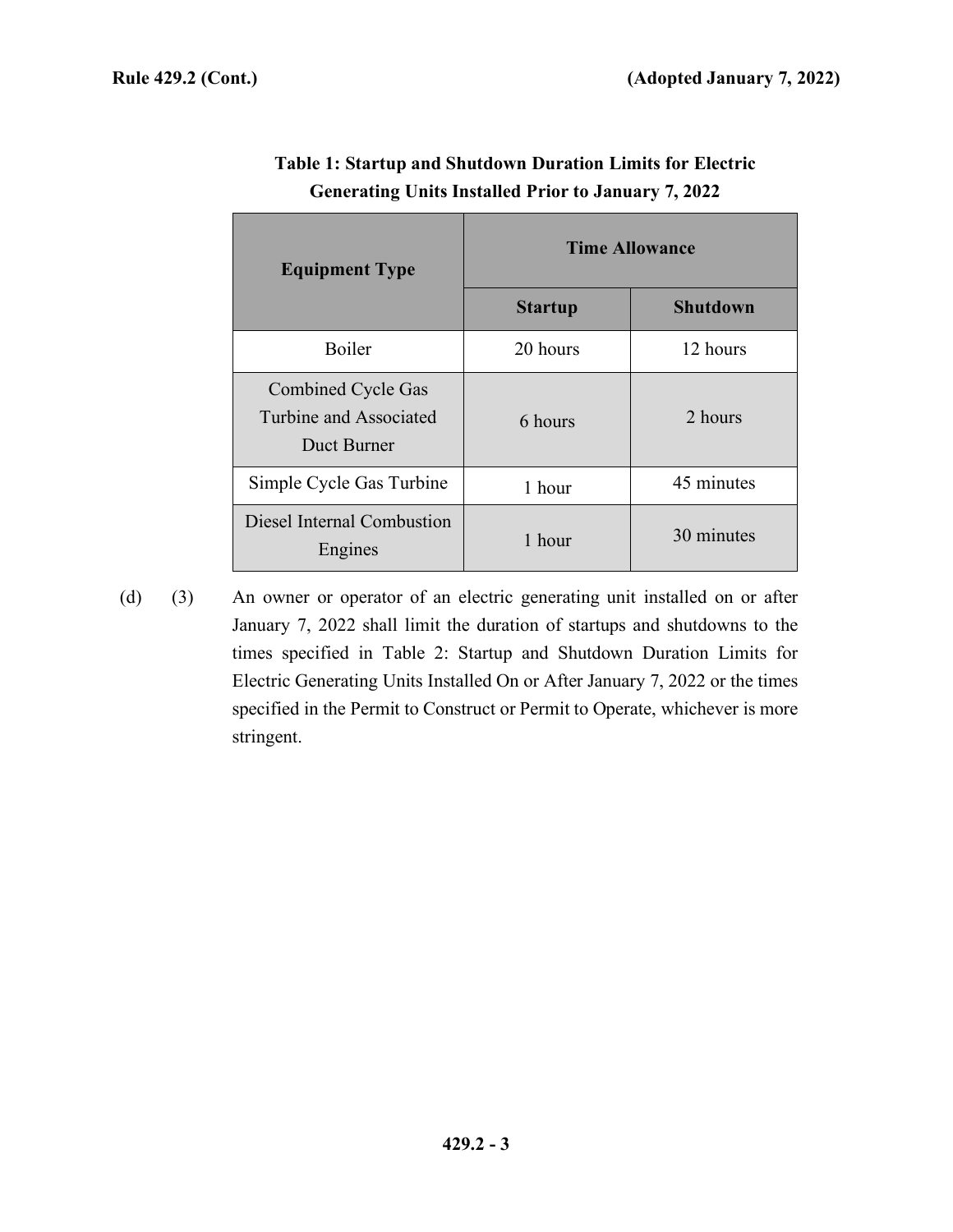| <b>Equipment Type</b>                                       | <b>Time Allowance</b> |                 |
|-------------------------------------------------------------|-----------------------|-----------------|
|                                                             | <b>Startup</b>        | <b>Shutdown</b> |
| Combined Cycle Gas<br>Turbine and Associated<br>Duct Burner | 60 minutes            | 30 minutes      |
| Simple Cycle Gas Turbine                                    | 15 minutes            | 10 minutes      |
| Diesel Internal Combustion<br>Engines                       | 30 minutes            | 30 minutes      |

| Table 2: Startup and Shutdown Duration Limits for Electric    |  |
|---------------------------------------------------------------|--|
| <b>Generating Units Installed On or After January 7, 2022</b> |  |

(d) (4) On and after January 1, 2024, an owner or operator of an electric generating unit shall not allow any startup to last longer than the time that is necessary to reach stable conditions and minimum operating temperature and full deployment of the  $NO<sub>x</sub>$  post-combustion control equipment, if applicable. If a unit reaches stable conditions and the  $NO<sub>x</sub>$  post-combustion control equipment reaches minimum operating temperature and full deployment of all post-combustion NOx control equipment, if applicable, before reaching the startup duration limit specified in paragraph  $(d)(2)$ , paragraph  $(d)(3)$ , the Permit to Construct, or the Permit to Operate, whichever is the most stringent startup duration limit, the startup period shall be considered over.

- (5) On and after January 1, 2024, an owner or operator of an electric generating unit not permitted to perform distillate fuel oil readiness testing shall not exceed twelve scheduled startups per calendar year for each electric generating unit.
- (6) On and after January 1, 2024, an owner or operator of an electric generating unit permitted to perform distillate fuel oil readiness testing shall not exceed 64 scheduled startups per calendar year for each electric generating unit.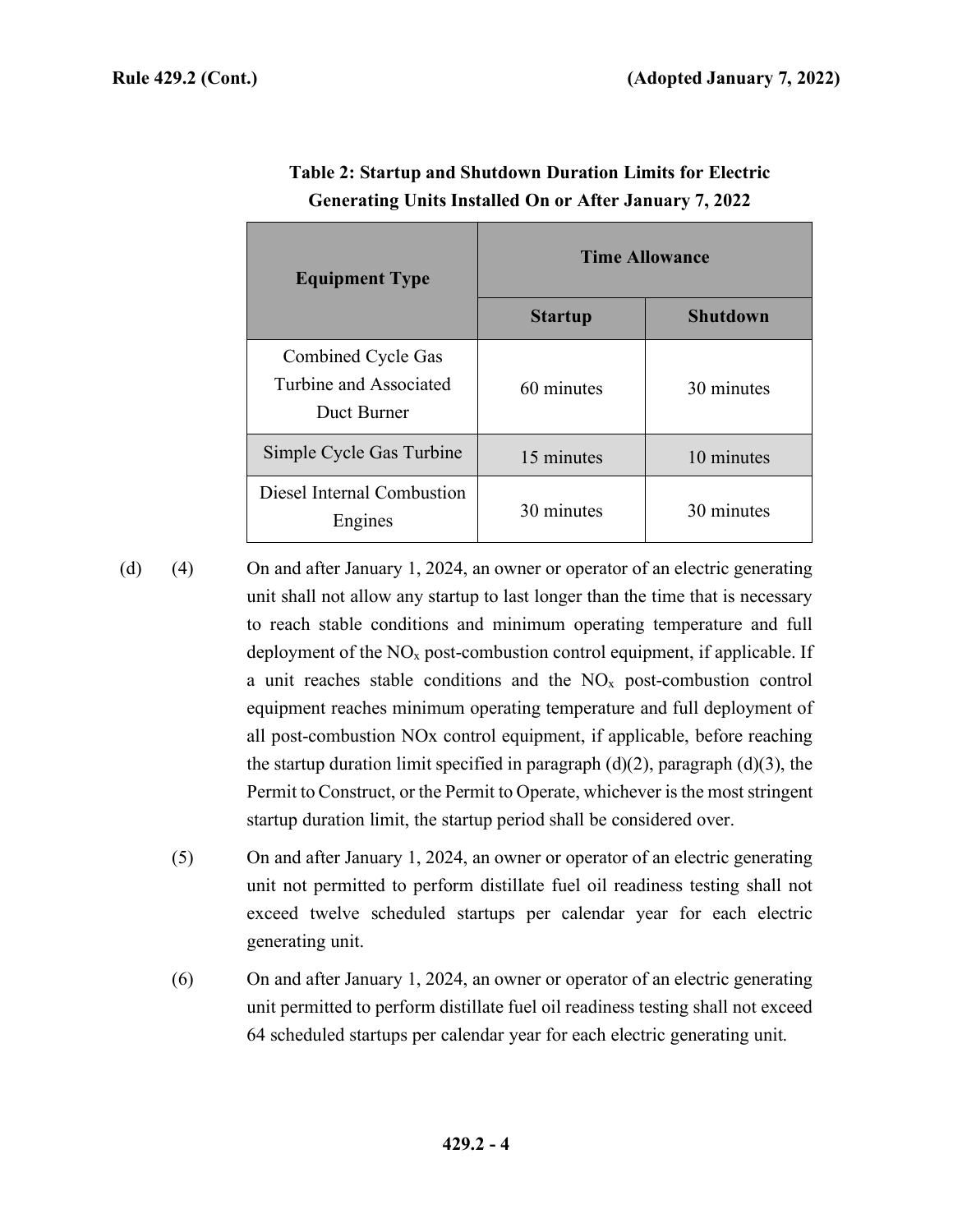- (d) (7) An owner or operator of an electric generating unit shall take all reasonable and prudent steps to minimize emissions during startup and shutdown.
	- (8) On and after January 1, 2024, an owner or operator of an electric generating unit with NOx post-combustion control equipment shall install and maintain an annually calibrated temperature measuring device at the inlet of the  $NO<sub>x</sub>$ post-combustion control equipment.
	- (9) On and after January 1, 2024, an owner or operator of an electric generating unit with  $NO<sub>x</sub>$  post-combustion control equipment shall operate the  $NO<sub>x</sub>$ post-combustion control equipment, including, but not limited to, the injection of any associated chemical reagent(s), water, or steam into the exhaust stream to control  $NO<sub>x</sub>$ , if the temperature of the exhaust gas to the inlet of the  $NO<sub>x</sub>$  post-combustion control equipment is greater than or equal to the minimum operating temperature, the temperature of the exhaust gas is stable, and the injection of any associated chemical reagent(s) will not result in ammonia emissions in excess of concentration limits in the Permit to Operate or Permit to Construct.
- (e) Recordkeeping
	- (1) On and after January 1, 2024, an owner or operator of an electric generating unit shall maintain the following records on-site for a period of five years, except that all data gathered or computed for intervals of less than 15 minutes shall be maintained for a minimum of 48 hours, and make this information available to South Coast AQMD upon request:
		- (A) A list of scheduled startups, including date, time, duration, and reason of the scheduled startup and any change(s) to the date and time of the scheduled startup;
		- (B) A list of each startup, excluding scheduled startups, and shutdown, which contains the date, time, and duration; and
		- $(C)$  NO<sub>x</sub> emissions data collected with a certified Continuous Emissions Monitoring System (CEMS) pursuant to Rule 1135 subdivision (e) for each startup and shutdown.